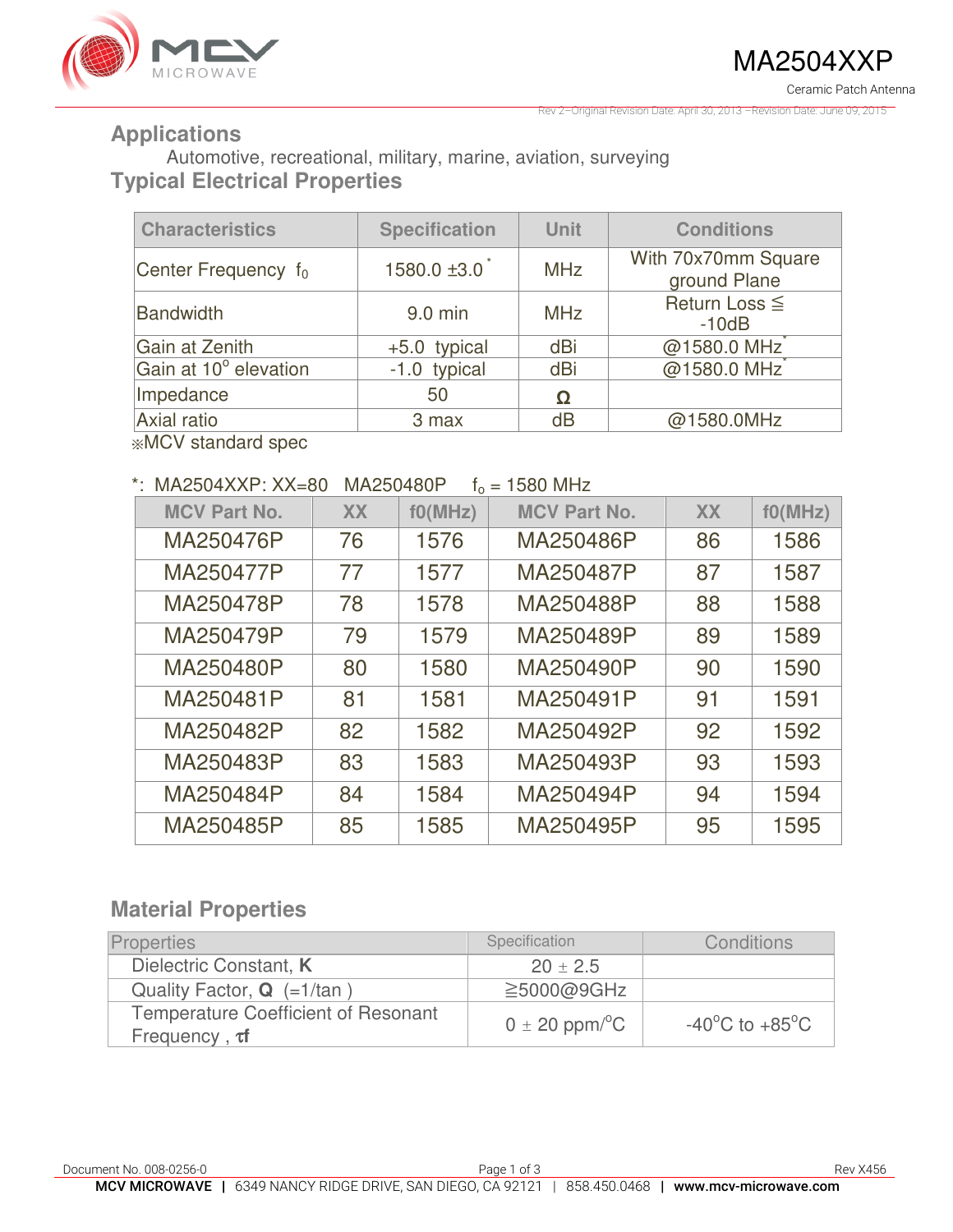

MA2504XXP

Ceramic Patch Antenna

Rev 2–Original Revision Date: April 30, 2013 –Revision Date: June 09, 2015

# **Product Dimensions**



Units: mm

# **Reflection Coefficient**